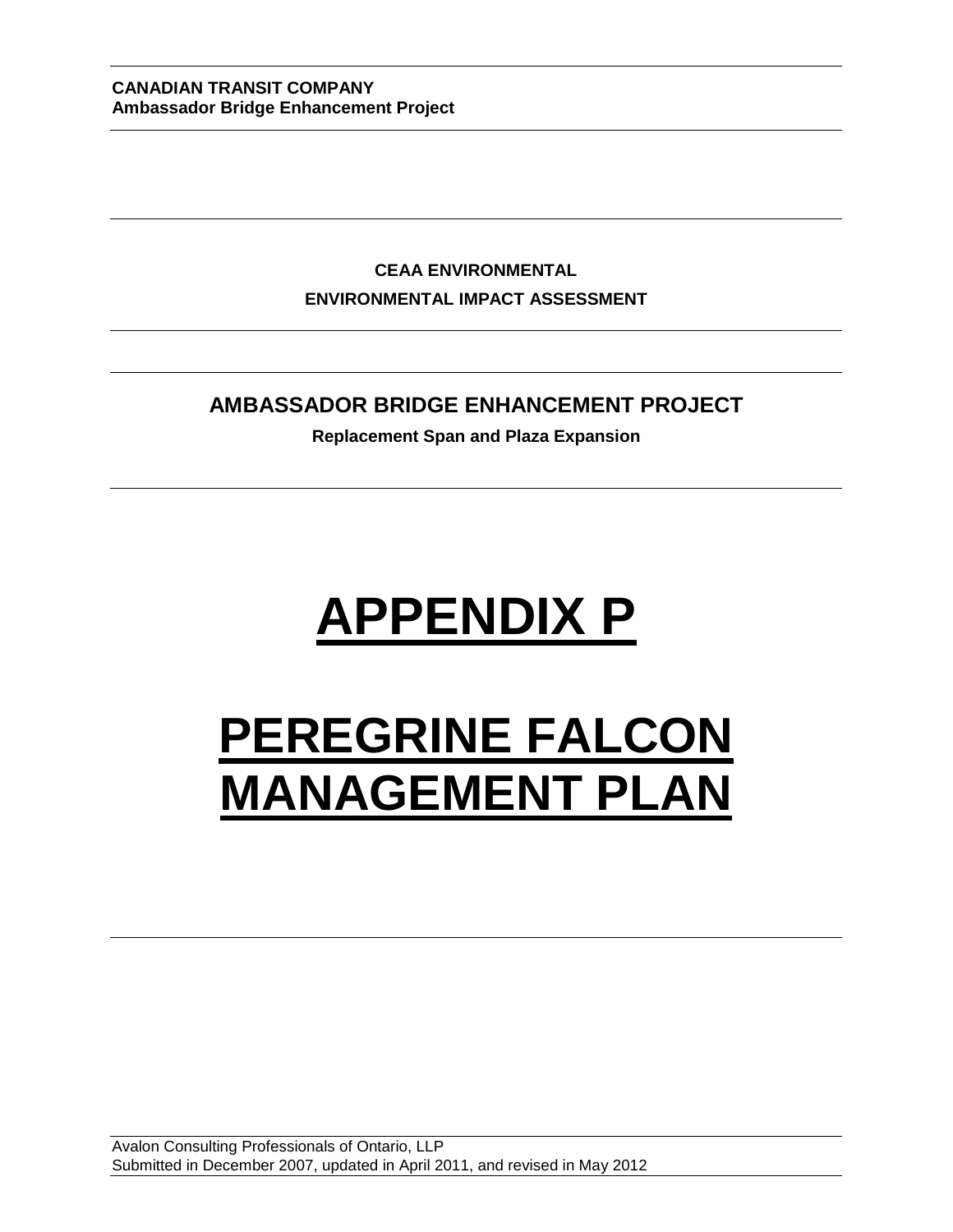# Peregrine Falcon Management Plan



Ambassador Bridge Enhancement Project Windsor, Ontario

> Canadian Transit Company 780 Huron Church Road Suite 202 Windsor, Ontario N9C 2K2

> > January 2013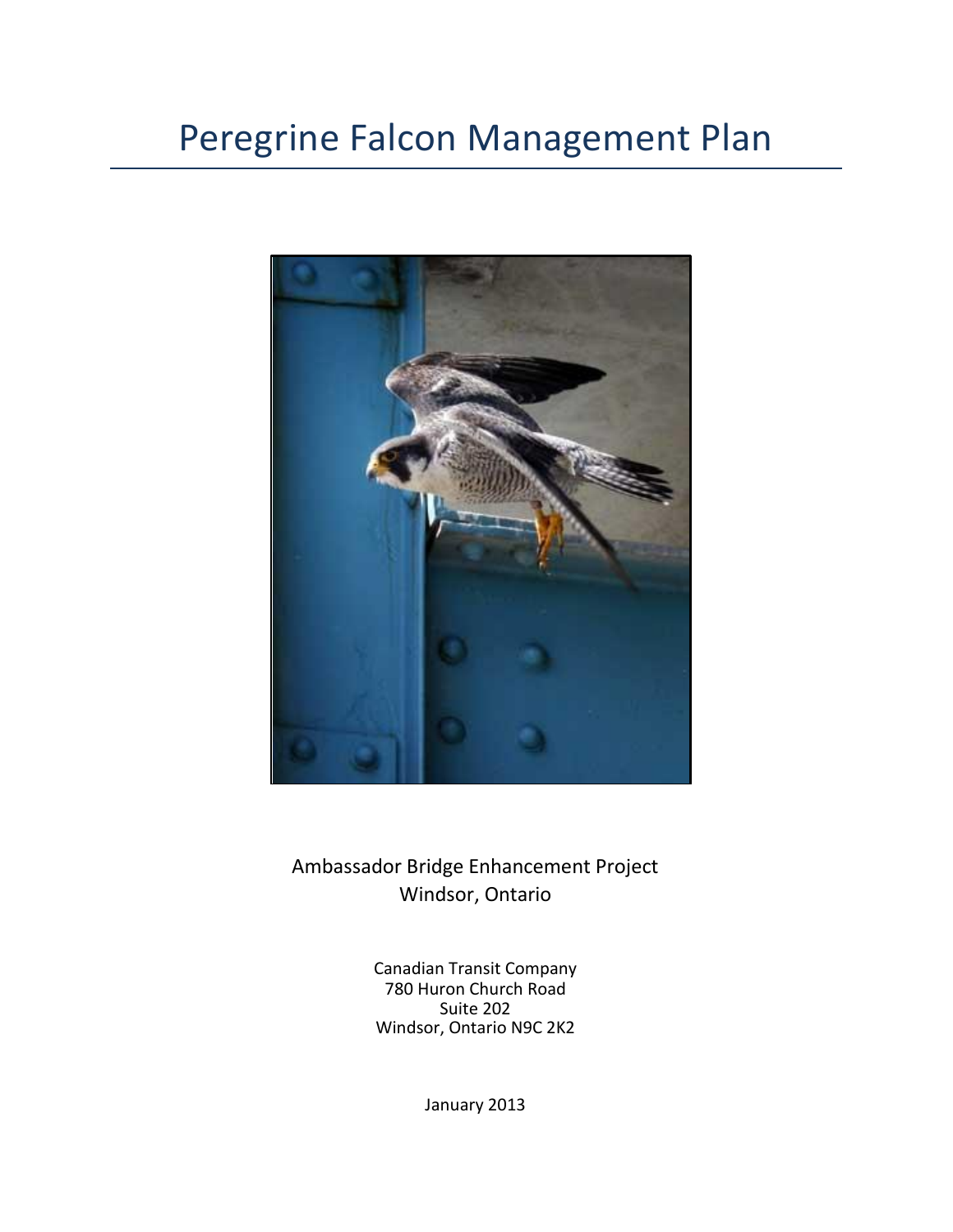# Table of Contents

| 3.0 <sub>1</sub> |                                                                                        |  |
|------------------|----------------------------------------------------------------------------------------|--|
| 4.0              |                                                                                        |  |
|                  |                                                                                        |  |
|                  |                                                                                        |  |
|                  |                                                                                        |  |
| 6.0              | Bridge Maintenance and Repair of Existing Ambassador Bridge and Proposed Project       |  |
| 7.0              | Proposed Nest Relocation/Manipulation and Falcon Best Management Practices 8           |  |
|                  |                                                                                        |  |
|                  |                                                                                        |  |
|                  |                                                                                        |  |
|                  | 8.2 Peregrine Falcon Best Management Practices/Mitigation Measures for Construction of |  |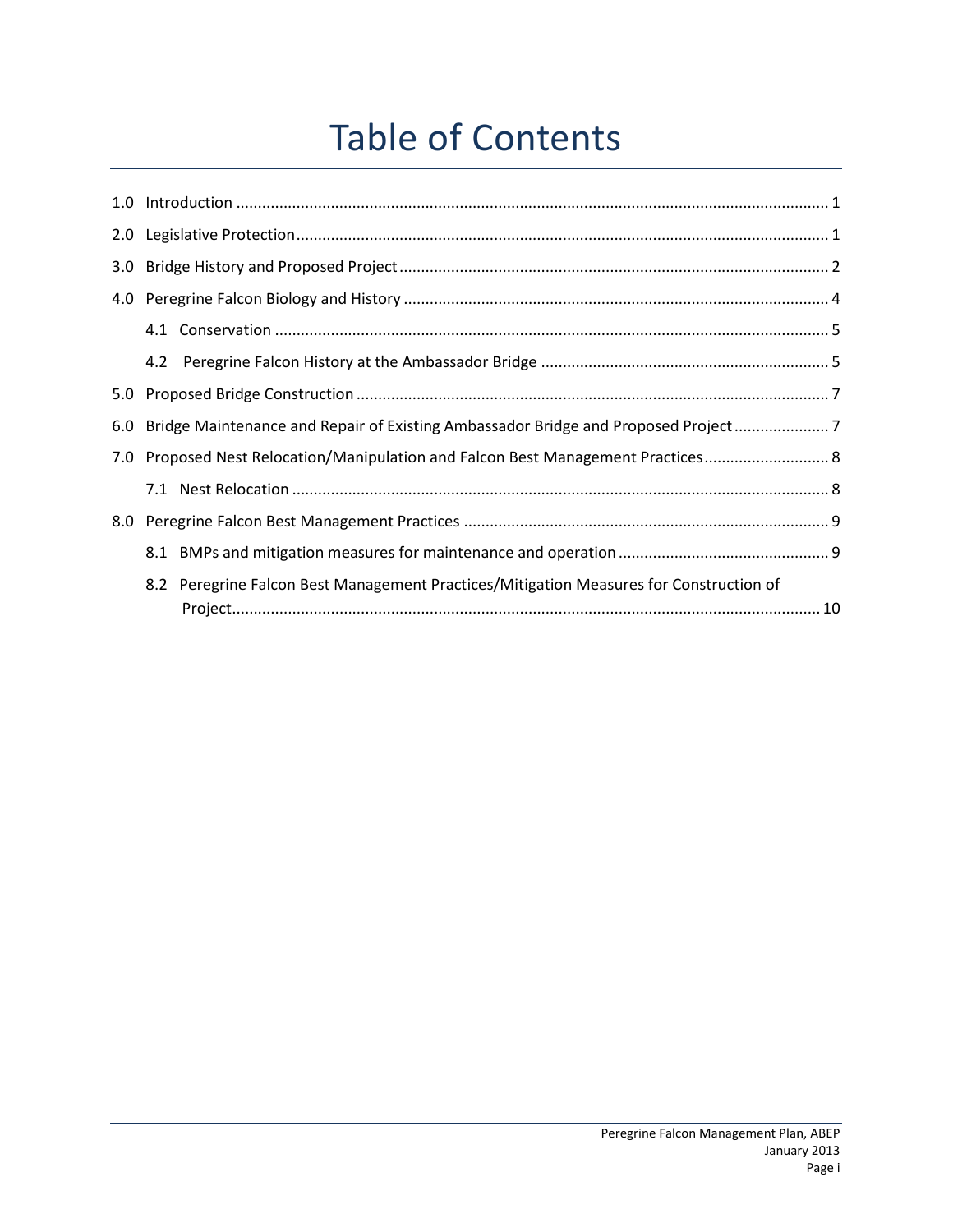#### <span id="page-3-0"></span>**1.0 Introduction**

Peregrine Falcons (*Falco peregrinus anatum*) have nested and bred on the Ambassador Bridge since 2008. The Falcons have consistently used the bridge as their territory and have bred on-site. The Canadian Transit Company (CTC), owner of the bridge, is proposing to construct a second bridge to the west of the existing bridge as well as conducting plaza improvements to the Windsor Plaza. The existing Ambassador Bridge would be closed to vehicular traffic and used as a redundant resource during emergencies.

This document will serve as internal guidance for CTC to maintain species productivity and to minimize the effects on nesting peregrines from maintenance, construction, and other permitted activities associated with the Ambassador Bridge, Windsor Plaza and the proposed Project. Currently the peregrine falcon nest is approximately 5 meters (17 feet) from the proposed bridge span and approximately 152 meters (498 feet) from the proposed tower pier location.

In consideration of the status of the Peregrine Falcon as a provincially threatened species and of special concern nationally and as part of the Environmental Impact Statement for the Ambassador Bridge Enhancement Project, this management plan was developed to provide best management practices for CTC personnel to implement while conducting the above activities as well as future maintenance and operation activities, especially during the nesting period of the falcons. It also serves as a protocol to facilitate communication between CTC and the *Species-at-Risk Act (SARA)* authority Environment Canada-Canadian Wildlife Service (EC-CWS) and the Ontario Ministry of Natural Resources (MNR).

This is a live document and is subject to change. Changes in conditions or situations may arise at the bridge that will necessitate the need to modify best management practices and/or mitigation measures. These changes will occur after consultation with EC-CWS, MNR, and other experts of the species.

## <span id="page-3-1"></span>**2.0 Legislative Protection**

The Peregrine Falcon is listed as threatened under Schedule 1 of Canada's *Species at Risk Act (SARA)*, which came into force in 2003. SARA provides individual and habitat protection for listed wildlife species. Subsection 32 (1) makes it an offence to "kill, harm, harass, capture or take an individual of a wildlife species that is listed as an extirpated species, an endangered species or a threatened species. Subsection 32 (2) states that "no person shall possess, collect, buy, sell or trade an individual or wildlife species that is listed". Section 33 makes it an offence to "damage or destroy the residence of one or more individuals of a wildlife species that is listed as an endangered species or a threatened species".

It is designated as "threatened" by the MNR under the *Endangered Species Act*, which protects the species from killing, collecting, harassment and destruction of habitat. Its designation is the same as that given by the Committee on the Status of Endangered Wildlife in Canada (COSEWIC), in which Ontario is an active participant. However, in a meeting in November 2011, the Committee on the Status of Species at Risk in Ontario (COSSARO) determined that a status of Special Concern appears appropriate. This was based on the species currently recovery in the last 30 years, the relatively small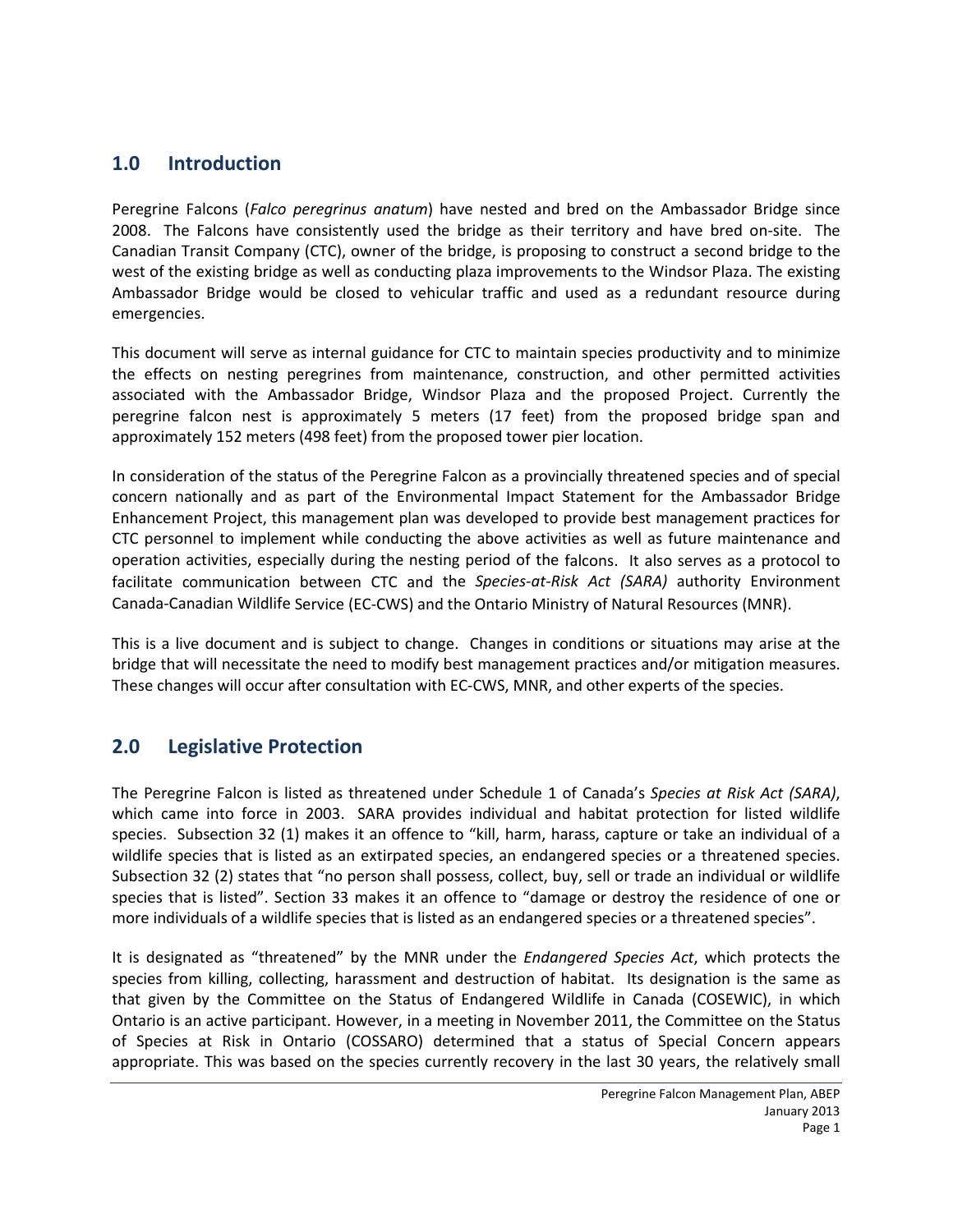<span id="page-4-0"></span>Ontario population, and the large proportion of its historical range that remains uncolonized. The downlisting of the peregrine falcon to a species of Special Concern could occur as early as April, 2013.

### **3.0 Bridge History and Proposed Project**

The Ambassador Bridge was completed and opened to traffic in 1929, following the enactment of reciprocal statutes in the United States and Canada authorizing the construction of a bridge at its current location. Since its construction, the bridge has served as a critically important link in the flow of international trade between the United States and Canada, connecting the U.S. interstate highway system with Canada's road network. The Ambassador Bridge corridor served approximately 7.2 million vehicles in 2010 with 2.7 million of those being trucks and buses, making it the most heavily used bridge between Canada and the United States.

When the Ambassador Bridge was constructed it was state-of-the-art for the twentieth century. Eightyone years later, the Ambassador Bridge continues to stand as a majestic structure on the Windsor-Detroit sky line. The Ambassador Bridge was built with private sector funds in 1929 and continues to be a safe border crossing and functions as one of the busiest international crossings. It is critical to plan for the future with the proposed replacement span taking into account the importance of this international crossing, the level of use, and the age of the Ambassador Bridge. Twenty-five percent of Canada's imports and exports flow over the existing Ambassador Bridge. There is no question that this crossing is a vital link in the local and national economy. Tens of thousands of jobs are supported directly or indirectly by the Ambassador Bridge.

The CTC is proposing to construct a new international bridge across the Detroit River parallel to the existing Ambassador Bridge (interim improvements) and expansion of the Windsor Plaza (ultimate improvements) at some time in the future, if and when necessary ("Project"). The new six-lane cablestayed bridge will be located approximately 30.5 metres (100 feet) west of the centre line of the existing Ambassador Bridge to the centre line of the proposed bridge which is referred to as the replacement span. The proposed cable-stayed construction is state-of-the-art construction for the twenty-first century and will create another magnificent landmark for the Windsor-Detroit sky line. The construction of the replacement span is considered the interim improvement and will occur in Phase I of the Project.

The proposed bridge will connect to the existing plazas in Canada and the United States. Improvements will be made to the plaza in Canada at some time in the future if and when necessary. Plaza improvements are considered the ultimate improvement of the Project and will occur in Phase 2. No further modifications are required to the plaza in Detroit.

The existing Ambassador Bridge is approximately eighty-one years old, and it is no longer economical to operate without undertaking significant upgrades to continue to move traffic efficiently. Also, the Ambassador Bridge lacks dedicated FAST/NEXUS lanes, an amenity that has been requested by the Customs authorities of both the United States and Canada. It is not feasible to widen the structure of the existing Ambassador Bridge to accommodate the addition of these lanes. The original safety shoulders constructed eighty-one years ago, no longer meet current standards. The construction of the replacement span will improve traffic flow, mitigate noise impacts and air pollution, and be safer for drivers, while ensuring the continued viability of this vital international corridor.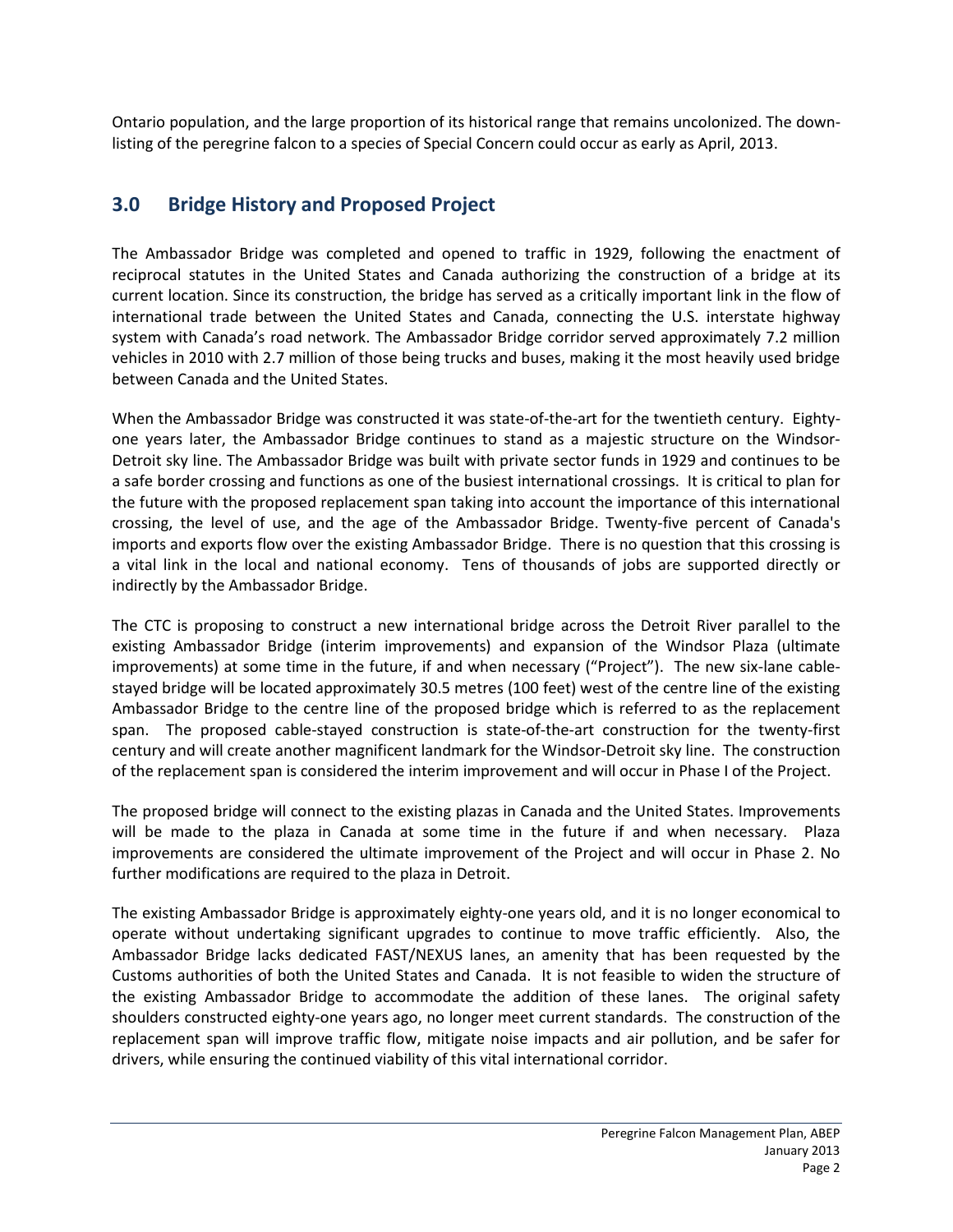The proposed Project, similar to the Ambassador Bridge, will be funded entirely through private funds, meaning that no municipal, state, provincial, or federal tax funds are required. The construction of the proposed Project will maintain southwestern Ontario's world class international corridor and keep vehicular traffic flowing efficiently and effectively across the Windsor-Detroit border.

The Project is a bridge approximately 2,130 metres (7,000 feet) in length with about 670 metres (2,200 feet) traversing the Detroit River from tower to tower. The bridge will be a minimum of 46 metres (152 feet) in height above the Detroit River, with the same minimal clearance of the existing Ambassador Bridge and have no impacts on navigational clearance requirements of either Canada or the United States. The location of the Canadian tower will be approximately 30.5 metres (100 feet) south of the Detroit River and the United States tower will be situated approximately 30.5 metres (100 feet) north of the Detroit River. The height of each tower will be approximately 177.6 metres (544 feet) above existing ground level. The total width of the bridge will be approximately 31 metres (102 feet). Each of the six lanes will be 3.6 metres (12 feet) wide. The proposed Project is planned to be wide enough to accommodate two shoulders in each direction. The outside shoulders will be 1.8 metres (6 feet) wide and the inside shoulders 2.4 metres (8 feet) wide. There is no pedestrian sidewalk proposed for the replacement span (see preliminary plans in Appendix A).

The replacement span is proposed to be a cable-stayed bridge that will be supported on cast-in-place concrete substructure elements with foundations on bedrock. The proposed Project will have six-lanes and new safety shoulders and will be able to accommodate modern vehicles. The central median barrier will offer more safety, and the proposed six-lane design will facilitate better traffic flow back and forth across the border. Two of the six lanes will be dedicated to the low-risk FAST/NEXUS traffic, allowing for faster clearance of that traffic and leaving four lanes for general and non-FAST commercial traffic.

The Ambassador Bridge will remain standing and continue to act as a landmark for the City of Windsor area. Once the proposed replacement span is operational, the existing Ambassador Bridge will be taken out of service. It will then be rehabilitated, maintained and used for redundancy and emergency traffic and approved public events.

The plaza in Windsor was recently modified to include nine additional Primary Inspection Lanes (PIL) both within the original plaza footprint and on the west side of Huron Church Road. These improvements were completed in 2007. Ultimate improvements to the plaza could include, at some point in the future, moving secondary inspection services on site, commercial inspection area and office, traveler office and inspection parking spaces, additional Primary Inspection Lanes (PIL), and a Vehicle and Cargo Inspection System (VACIS) (see plaza expansion concept alternatives in Appendix B).

In addition, a green area will be developed between the plaza and the nearby community of Sandwich on the east side of Indian Road. This green buffer area will create a security buffer around the Windsor Plaza.

The proposed replacement span is anticipated to cost approximately \$600 million dollars of private funds. This estimated cost includes the property acquisition along with the construction of the entire replacement span including the linkages into the existing Canadian and United States' plazas and the ultimate plaza expansion.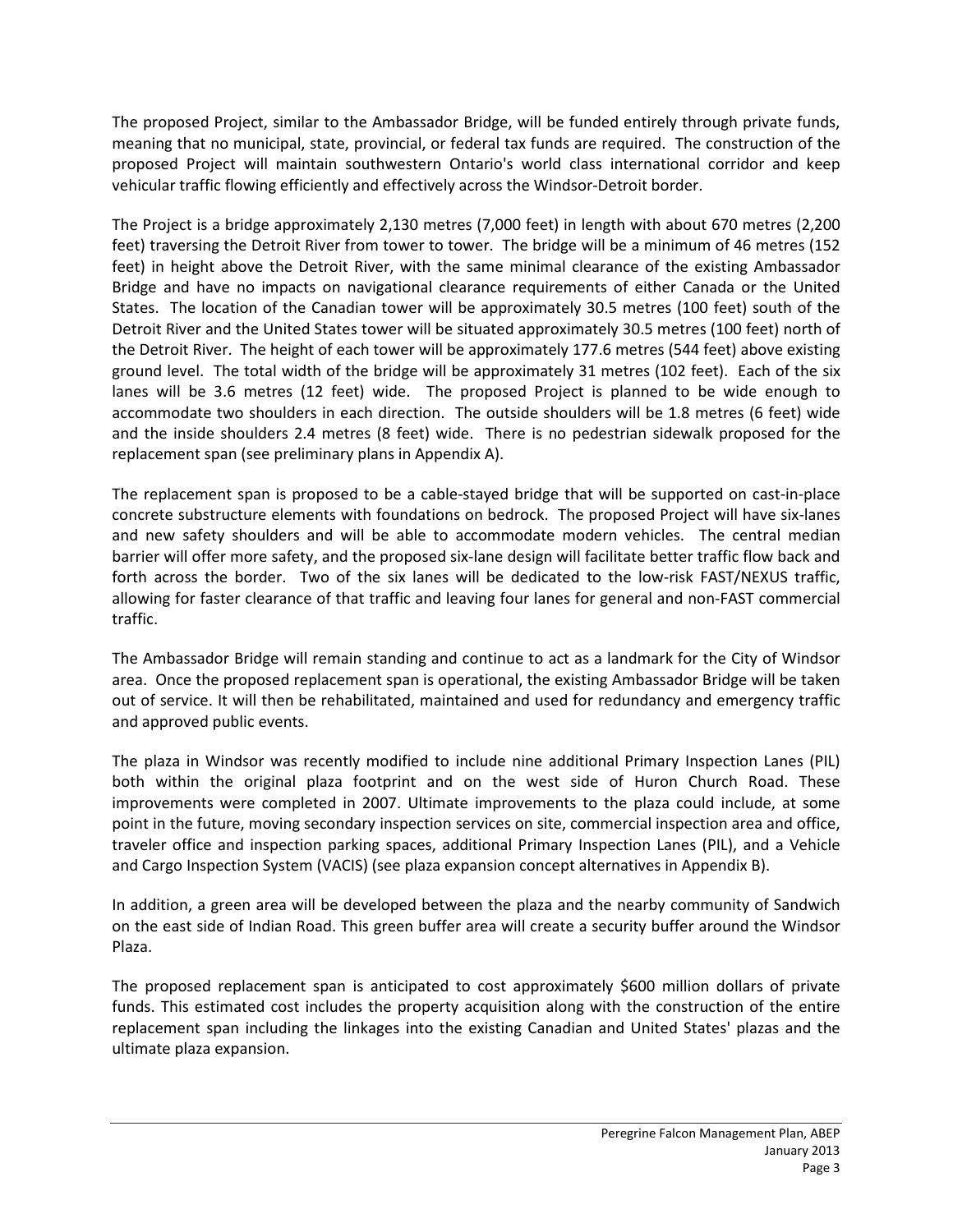# <span id="page-6-0"></span>**4.0 Peregrine Falcon Biology and History**

The Peregrine Falcon is a fast-flying, crow-sized raptor. It has long pointed wings, a long narrow tail and flies with quick powerful wing-beats. The species has a distinctive facial pattern with a dark "helmet" or "sideburns". Adults are dark slate- gray on the back, with a light-coloured barred breast. Younger birds are brown, with a streaked breast.

Mating and breeding behavior commences as early as late February. The fledgling period commonly extends into mid-August due to re-nesting following the loss of the first clutch of eggs. Peregrine falcon nests, referred to as eyries, are usually located on a small scrape on a ledge of a cliff face, or a manmade structure overlooking large bodies of water. Some individuals have established territories in urban centres and nest on tall office buildings which mimic cliff faces, a natural nesting habitat. Territories around urban sites appear to be smaller.

Peregrines Falcons eat birds almost exclusively, although fledglings are often observed chasing after and catching large flying insects such as dragonflies. Dozens of species of birds have been recorded as prey, ranging in size from chickadees and goldfinches to pigeons, ducks, and gulls. While on migration, falcons primarily hunt shorebirds. Studies on a few individuals from Canada and Greenland have suggested that the birds spend roughly one month flying south, and another month coming back north in the spring. On average, they leave their breeding grounds in September and return in February or March. Many of the urban falcons in eastern North America have now chosen to not migrate at all anymore - they remain in their breeding territory all year long due to year-round food source such as rock doves (pigeons). Birds utilizing bridges in the winter may be resident peregrines that remain in the territory throughout the year.

Peregrine Falcons usually mate for life, but will accept a new partner if their mate dies. A pair may separate for the winter during migration. Pairs that remain at a site throughout the year generally maintain their bond. Most falcons engage in courtship rituals every spring. Once a pair has commenced courtship, a nest site is selected. The male shows several potential nest sites to the female who then decides which one of these she prefers. A pair will often re-use the same nest site.

Peregrine Falcons are native to a wide variety of open habitats, including wetlands, alpine meadows, and tundra. In all cases, falcons choose a nesting site which is isolated and in a protected location and is in proximity to desirable hunting grounds. Typically a cliff or rocky outcrop is selected for a nest site. Their preference is a ledge 15 to 60 metres above ground, with a southerly exposure and a protective overhang above. Nests consist of a shallow depression scraped out by the adults and no nest materials are added.

Incubation usually lasts 33 to 35 days from the date the last egg is laid (or the second last, if that is when incubation began). Peregrine chicks grow rapidly. By the time they are six weeks old they are already adult size, and are starting to fly. As the chicks develop, the parents allow them to become increasingly independent, and each week the appearance and behaviour of the chicks changes noticeably. There is a great deal of variation in the time at which Peregrine chicks leave the nest for their first flight (fledge). On rare occasions they take off as early as 33 days after hatching, while others linger for over 50 days. The majority, however, leave 45 days after hatching. Females generally stay in the nest longer, because they are heavier and need a longer period to develop and strengthen the flight muscles needed to carry them safely.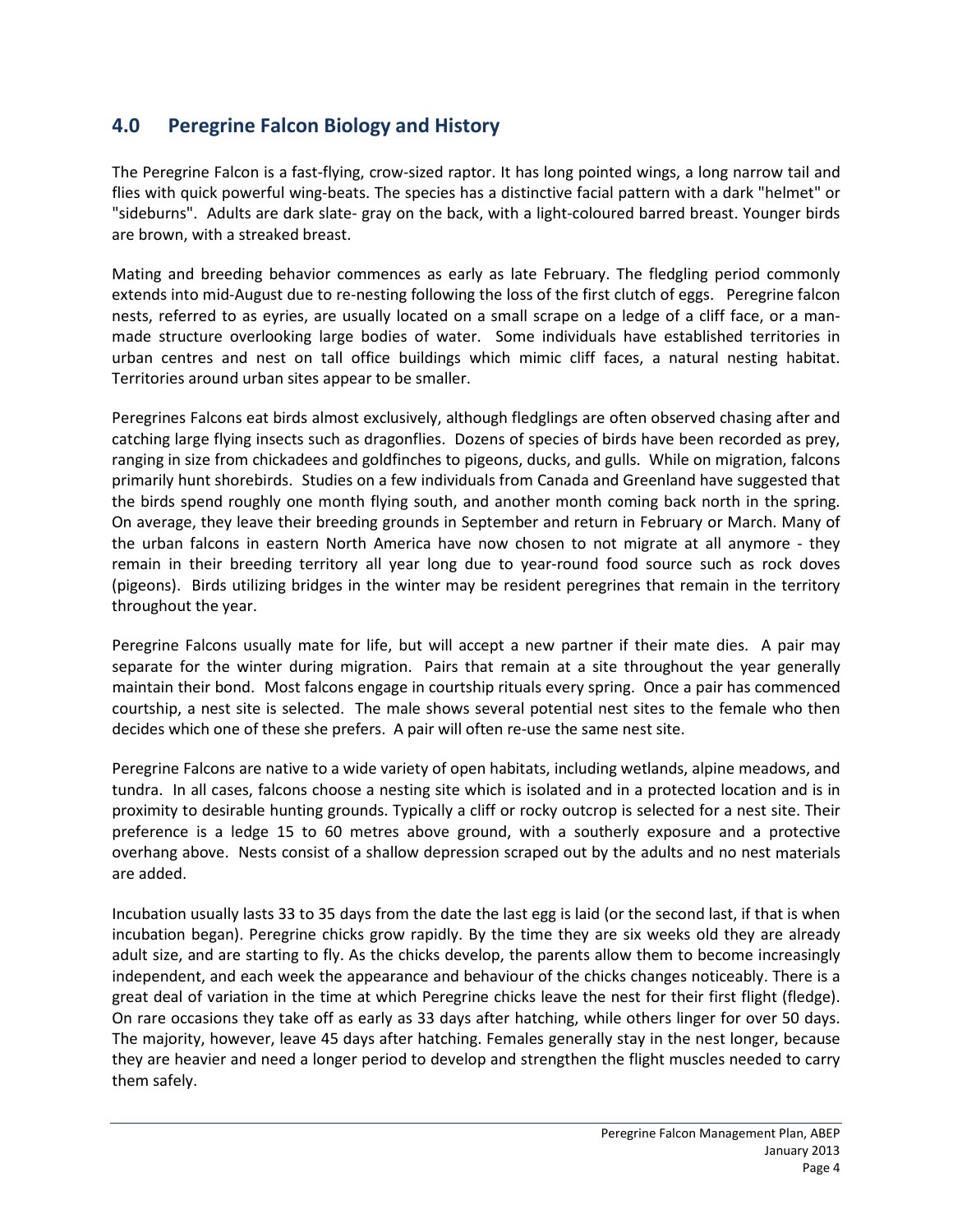Females continue to lay eggs annually until they die. The only time that a female would lay more than one clutch of eggs in a year is if the first clutch are lost or damaged before hatching or if the chicks die within their first few days. Re-nesting following loss of the first clutch is common.

Peregrine Falcons have recently begun to live in cities on an increasingly regular basis, using skyscrapers and high bridges as nesting sites. The majority of falcons that have settled in eastern North America in recent years have chosen urban centres. Among the cities which have had nesting falcons are Windsor, Toronto, Mississauga, Hamilton, London, Ottawa, Winnipeg, Detroit, Cleveland, Columbus, Buffalo, Rochester, New York, Boston, and Pittsburgh.

#### <span id="page-7-0"></span>**4.1 Conservation**

Since the Second World War, Peregrine Falcon populations worldwide suffered drastic reduction in numbers due to illegal trade (most popular with falconers) and primarily exposure to Dichloro-Diphenyl-Trichloroethane (DDT), a synthetic pesticide that affected the eggs of nesting falcons. DDT caused the thinning of the egg shells resulting in egg failures. The connection between the use of DDT and the declining numbers was not apparent until the 1960s. Since then efforts have been made to increase the numbers by reducing the use of DDT and other agricultural pesticides, and clamping down on illegal trade. Most recently, falcons have been allowed to nest on ledges of artificial structures such as office buildings and bridges.

Populations have recovered to the point that it has been removed from the list of species in regulation under Ontario's Endangered Species Act (ESA). Its status has been down-listed from endangered to threatened. The species will continue to be protected as a *Specially Protected Raptor* under the *Fish and Wildlife Conservation Act*. This act protects it from hunting and trapping and also protects nests and eggs. Habitat management guidelines are available to protect peregrine falcon nest sites in the vicinity of forest management operations.

## <span id="page-7-1"></span>**4.2 Peregrine Falcon History at the Ambassador Bridge**

Peregrine Falcons have nested on the concrete ledge of the pier on the southwest side of the Ambassador Bridge in Windsor since 2008 (Figure 1). This sheltered ledge is similar to a towering cliff and the substrate in the ledge consists of loose gravel; typical characteristics of their natural breeding habitat. During non-breeding seasons, the falcons continue to occupy the bridge regarding it as their territory and hunt.

The male falcon, Freddie, was banded in 2001 in Toledo. He and the female, Voltaire, first appeared on the Ambassador Bridge in the spring of 2008. That year, the pair mated but no chicks survived. In 2009, the pair returned and had two chicks. The female chick died of a fungus in June, 2009. The male chick disappeared before being banded and his fate is currently unknown. In 2010, the pair had three chicks that were named Bridgette, Windsor and Lancer. All three chicks were banded and survived to adulthood. In 2011, three eggs were laid of which only two hatched. The two chicks were named Lady Gaga and Spitfire. Both were banded; however, Lady Gaga was euthanized after she sustained fractures to her wings and legs after a failed flight attempt. The male survived to adulthood. In 2011, a tray was introduced for the hatchlings to prevent falls and provide a more enclosed nest site. In 2012, the pair had four chicks, two females named Viper and Twitter and two males named General Brock and Eddy. All four chicks were banded and survived to adulthood. A large brood is expected again in 2013. The typical breeding timeline for the falcons at the Ambassador Bridge can be found in Table 1.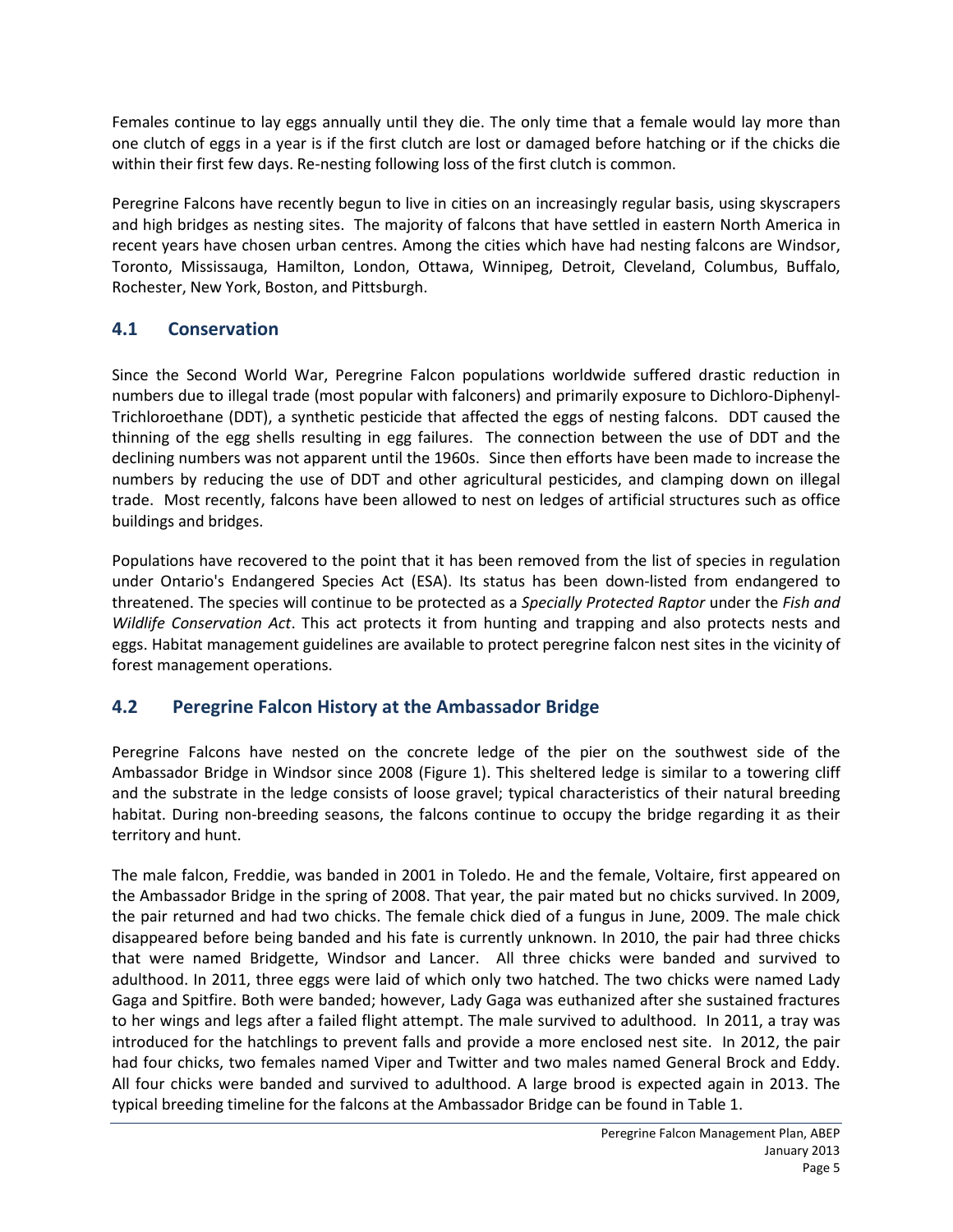

**Figure 1: Nest site on the southwest side of Canadian pier.**

#### **Table 1: Peregrine Falcon Breeding Timelines at the Ambassador Bridge**

| <b>Breeding Activity</b>                                                                                             | <b>Timeline</b>                             |  |
|----------------------------------------------------------------------------------------------------------------------|---------------------------------------------|--|
| Nesting season (includes mating and nest site selection) Late February/Early March – end of July $*$                 |                                             |  |
| Scrape on north tower (nest formation), or utilization of End of March to early April<br>nest box and laying of eggs |                                             |  |
| Hatching of eggs (approx $33 - 35$ days)                                                                             | Mid May                                     |  |
| Fledging/Eyases in nest (approx 6 weeks)                                                                             | End of May to Mid June (banding early June) |  |
| Fledgling Period (approx 40-45 days)                                                                                 | Mid June to Mid August                      |  |
| Dependent on Adults, start hunting independently (9-12<br>weeks)                                                     | Mid July to Mid August                      |  |
| Young birds disperse from nest area                                                                                  | Mid August to early September               |  |
| No breeding occurs. Adults remain at the bridge, staking September to February (fall and early winter                |                                             |  |
| it as a territory                                                                                                    | months).                                    |  |

<span id="page-8-0"></span>\* During mild winters, mating/breeding behaviour commenceslate February.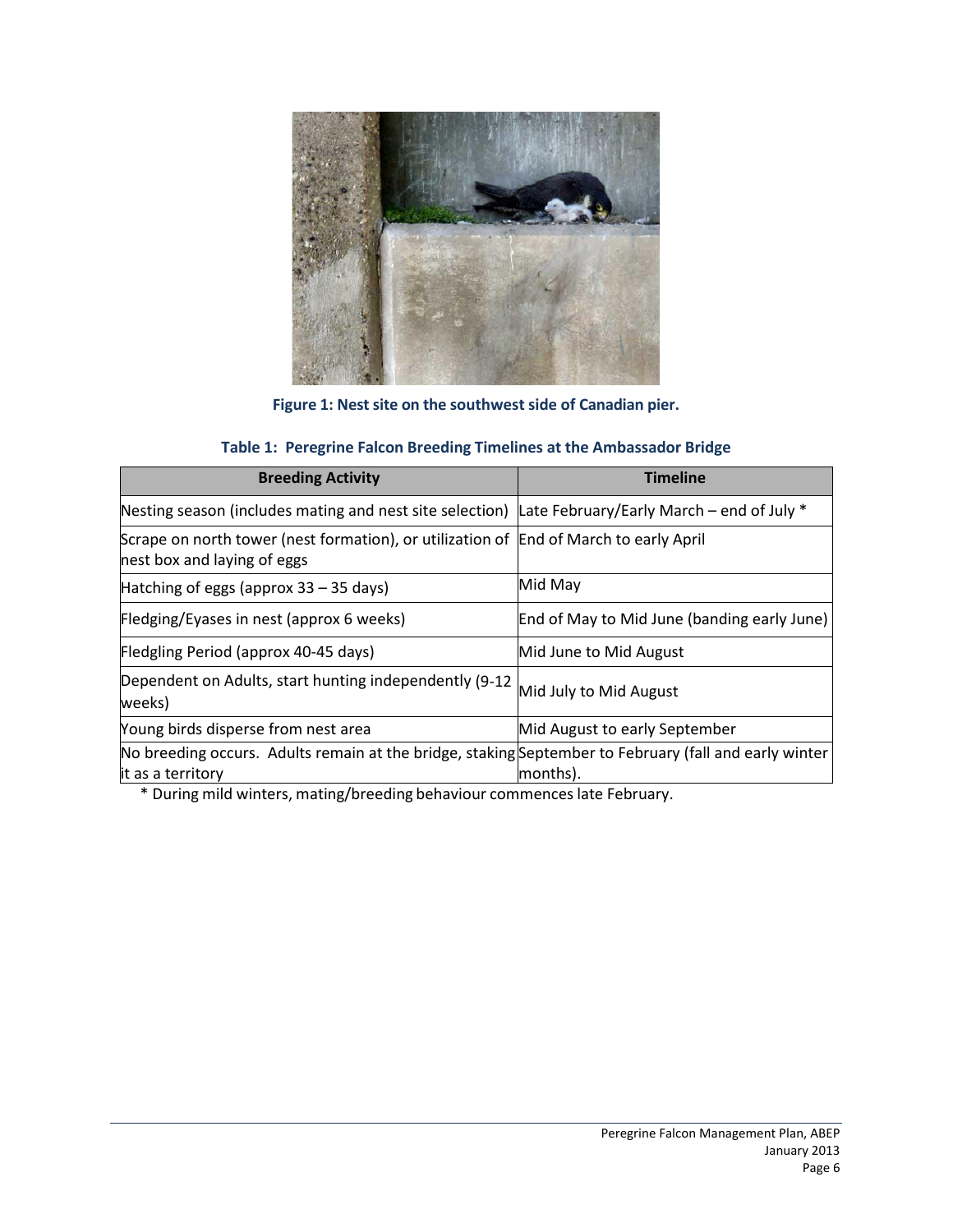# **5.0 Proposed Bridge Construction**

There are several stages in any bridge construction project. The components of the proposed Project are interrelated and work in each stage may overlap with work in other stages. Within each stage of the project there are also various activities that will be undertaken. While some of the work is specialized in its nature, equipment and personnel will move between stages of the project.

The stages of construction for this project include: preparation of the site, excavation for the footings, construction of the drilled shafts and installation of the piles, construction of the piers, construction of the superstructure, pouring of the deck overlay, pouring of the barrier railings, installation of the lighting, painting and final cleanup and ultimately the maintenance and operation of the facility. The construction of the pier and tower will likely have the greatest impact on the peregrine falcon pair.

# <span id="page-9-0"></span>**6.0 Bridge Maintenance and Repair of Existing Ambassador Bridge and Proposed Project**

Bridge maintenance and repair projects are required on an ongoing basis throughout the year to ensure its safe operation.

Depending upon the activities, these may disturb the falcons when conducted during their nesting period (late February to mid-August). Potential disturbances include noise to close human proximity to the falcons' nest such as certain repair or maintenance activities.

In addition, routine activities (i.e. inspection and maintenance) are required to continue over the lifetime of the bridge on an annual and/or monthly basis. As well, unexpected emergencies such as mechanical and/or electrical breakdown may require repairs to be performed during the nesting period. Such activities may result in close human-to-falcon proximity or contact. Essential maintenance, inspection and repairs must be undertaken to ensure the safe and smooth operation of the bridge as it will serve as a redundant resource for this border crossing.

Human to falcon proximity during the nesting season has resulted in aggressive behaviour in many falcons exhibited by the falcons which swoop/dive very close to maintenance personnel. Talons are often extended during this tactic. This behaviour is likely a defensive reaction by the falcons to ward off potential predators from its nest. Falcons may inflict personal injury such as gashes, or scrapes inflicted by the talons and/or beaks.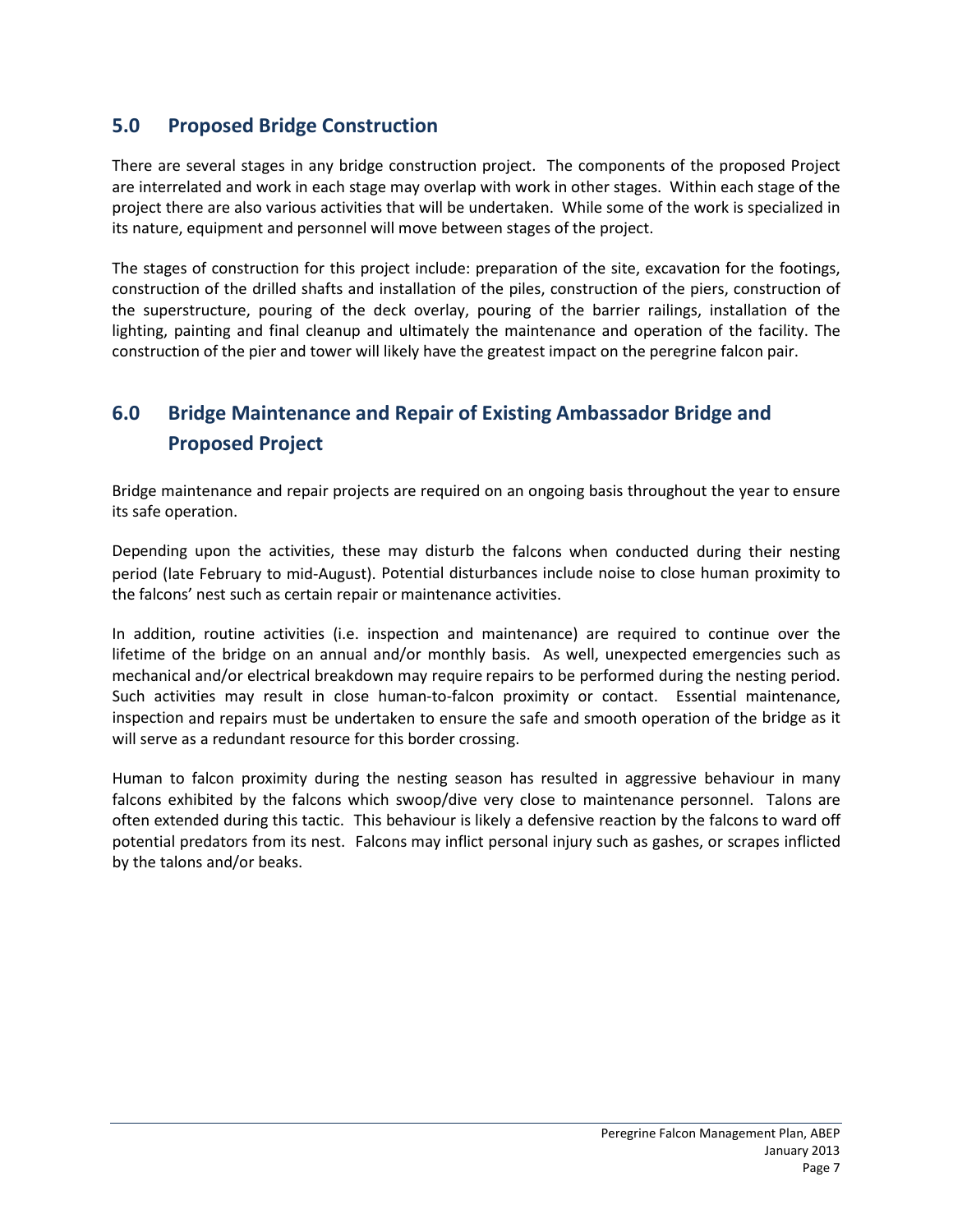# <span id="page-10-0"></span>**7.0 Proposed Nest Relocation/Manipulation and Falcon Best Management Practices**

#### <span id="page-10-1"></span>**7.1 Nest Mitigation**

Prior to the 2013 nesting season, a nesting box will be installed on the southeast side of the same bridge pier that has been used in the past for nesting. This will minimize interaction with construction crews during construction of the proposed bridge. The goal is to have the falcons select the nesting box as their new and permanent nesting site. Per the Peregrine Falcon Habitat Mangement Guidelines from the Ontario Ministry of Natural Resources, the peregrine falcon nest box will be 60 cm x 90 cm, similar to that shown in Figure 2. The opening should be 30 cm. The box will be filled with sand to a depth of 10 cm. Drainage holes will be 1.5 cm in diameter and covered with a screen to prevent sand from escaping. A hood and sides will be placed on the box for shelter. A 5 cm wooden pole will be added to the front as a perch.



**Figure 2: Dimensions of peregrine falcon nest box**

It is recommended that bridge personnel who regularly work on the bridge appear on the structure as frequently as possible to enable the falcons to recognize them. Sensing a lack of threat may curtail defensive attacks on the personnel during breeding season.

#### **7.1 Nest/Hatchling Relocation**

Nest relocation may be required and conducted if the falcons do not successfully nest in the new location but nest in another operationally inappropriate site, and/or a situation arises where bridge operations may endanger the safety of the birds. *However this is a measure that will be considered only as a last possible resort.*

Once the eggs have been laid or the chicks have hatched, no relocation can be conducted. Under no circumstances can live eggs be relocated as this may result in abandonment by the adults. Chicks cannot be moved until at least twelve (12) days after hatching. Any possible relocation may occur after the 12 day period has passed and can only occur under the discretion of an MNR biologist that has the training and experience in relocating falcons. If relocation is deemed necessary, it will be done only after careful consideration of the life cycle stage and circumstances of the nest site. Otherwise, from the time eggs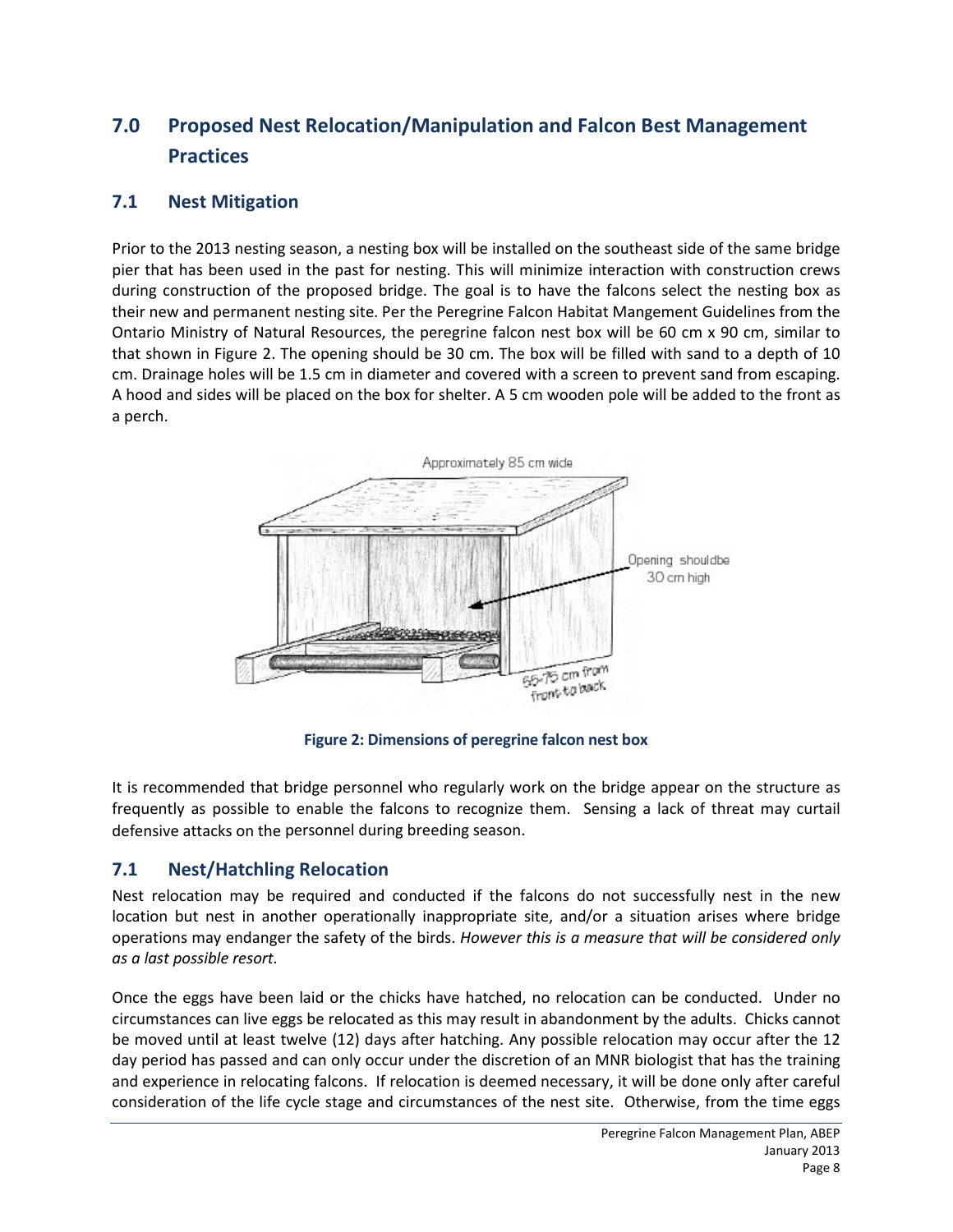are laid to the time fledglings leave the nest (approximately 80 days in total), there cannot be any relocation. If relocation were to occur, the chicks will be moved to the nest box. An ESA permit will be obtained from MNR if relocation of chicks is deemed necessary and agreed upon by MNR.

Since the historical nest and nest box site are not in locations accessible to the public and are at a significant height on the operating bridge, the biologist must have all appropriate Health and Safety training as required by CTC.

CTC will coordinate with EC and/or MNR to obtain a SARA permit that allows CTC staff to work in close proximity to the birds in the event that routine and/or emergency maintenance is required. On an ongoing basis, CTC will consult EC and/or MNR for advice on working in close proximity to the birds and how to avoid or deal with defensive measures employed by the adults.

In summary, nest relocation will only be implemented if the following conditions are met:

- Capture (physically containing the bird) and relocation of live chicks is anticipated by EC and/or MNR.
- Bridge activities that could result in compromising the safety of the birds cannot be avoided.
- Monitoring confirms the exact nest location and nesting chronology within one-day accuracy.
- CTC has coordinated with EC and/or MNR and obtained a SARA permit.
- Any biologist who handles a peregrine falcon has current appropriate EC and/or MNR approvals/accreditation and has prior experience at this or other peregrine falcon nest sites.
- Personnel must have appropriate Health and Safety Training as determined by CTC.

## <span id="page-11-0"></span>**8.0 Peregrine Falcon Best Management Practices**

All activities will be minimized to the extent practical during the nesting season (March 15 to July 31). If activities must occur within the nesting season, an experienced monitoring team will evaluate if the activity is likely to adversely affect the nesting peregrines and may be required to monitor the nest during the activity. Individuals that are likely to be members of the monitoring team include, but are not limited to, Mark Nash, David Jolly, Yves Scholten, and/or Dan Werner.

#### <span id="page-11-1"></span>**8.1 BMPs and Mitigation Measures for Maintenance and Operation**

The following ongoing falcon best management practices/mitigation measures will be implemented on an ongoing basis as required.

- 1. When feasible, bridge work (maintenance and/or repair) will be planned to occur outside of the nesting season, as applicable.
- 2. When feasible, avoid activities within the vicinity of the nest area that may adversely disturb the falcons.
- 3. If an activity has the potential to adversely impact nesting falcons and cannot be avoided during the nesting season, CTC will contact EC and/or MNR prior to conducting work (or as soon as possible for emergency work). CTC will coordinate with EC, MNR and experts, as necessary, to evaluate potential impacts and provide additional management recommendations for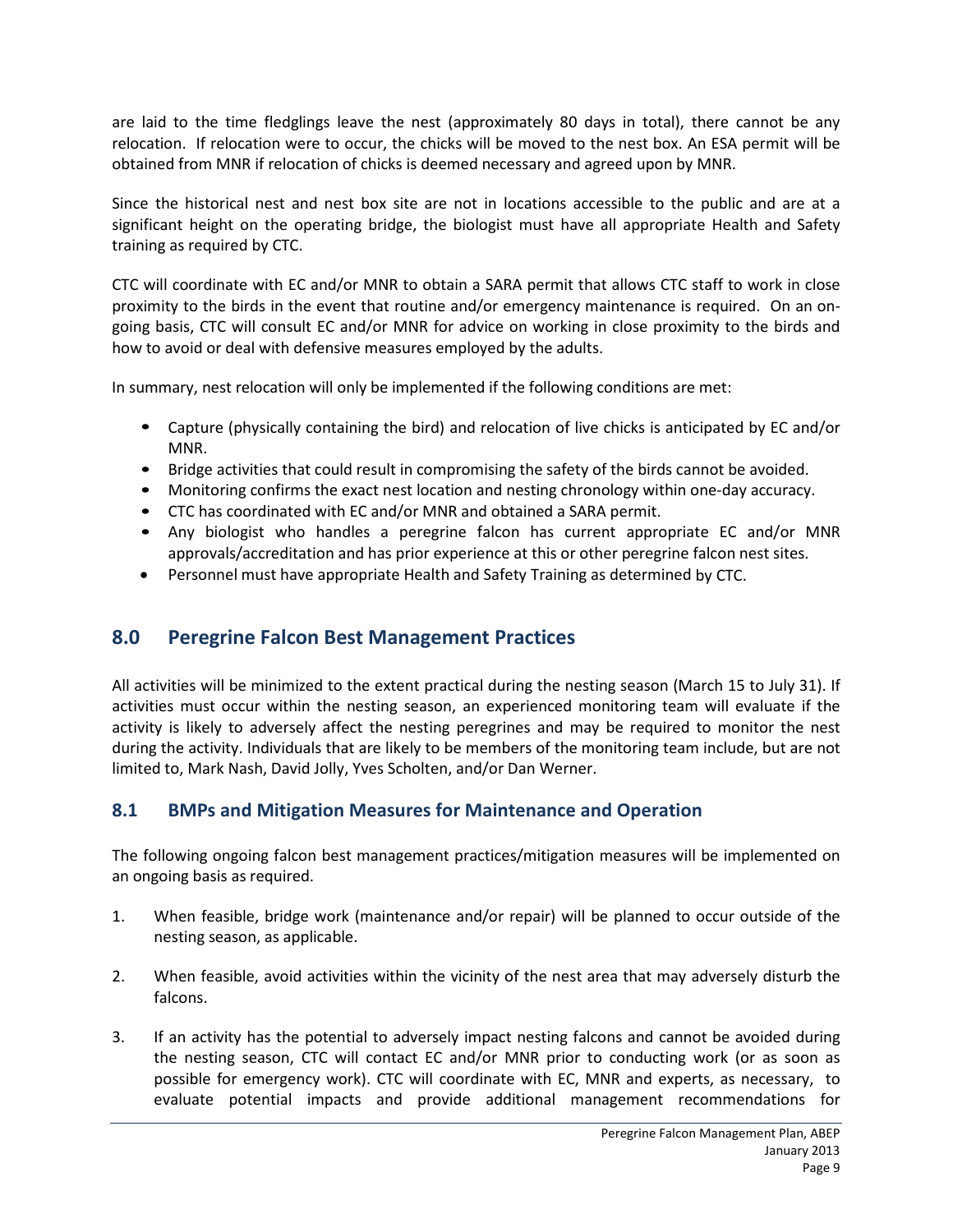implementation. Permits may be required and will be determined in coordination with EC and/or MNR

- 4. C T C will inform appropriate operations, maintenance and construction personnel of the location of the nest and buffer zones prior to commencement of any work during the nesting season.
- 5. If avoidance during the nesting season is not possible, CTC will coordinate with EC to minimize disturbance, capture, etc., determine if a SARA permit or ESA permit is warranted, and possibly implement with the assistance of EC and/or MNR one or more nest management alternatives described above.
- 6. If avoidance is not possible, minimize the duration of time spent on work activities that must be conducted in the vicinity of the nest site during the nesting season.
- 7. If avoidance is not possible, maximize the number of separate activities within one short time period (i.e., within the same week) in the vicinity of the peregrine falcon nest during the nesting season. This will enable the falcons to recognize "regular" bridge personnel and hopefully curtail defensive attacks.
- 8. If CTC receives information that the historic nest site is not occupied by breeding peregrines, and no new nest site is occupied on the structure, then maintenance and construction activities will be considered to have no effect and may proceed with no restrictions that year.
- 9. If CTC receives information that an active nest site fails and is abandoned, then maintenance and construction activities from that point forward will be considered to have no effect and may proceed with no restrictions for the remainder of the year (until a new nest is established).
- 10. No disturbance in the vicinity of the known nest site will occur regardless of the time of year, without prior coordination with EC and/or MNR, except during an emergency.
- 11. CTC will not permit third-party activities during the nesting season on the bridge without assessment for potential impacts and addition of specific avoidance measures in the permit if applicable.

# <span id="page-12-0"></span>**8.2 Peregrine Falcon Best Management Practices/Mitigation Measures for Construction of Project**

Specific management zones were designed for the construction of the Project. Management zones are defined as spatial boundaries around a particular nest site where the majority of hunting, perching, and feeding activities occur during nesting. For this plan, two zones have been established, reflecting relative levels of peregrine activity, and include the Restricted Zone, and Sensitive Zone. The zone boundaries were based on current habitat present, past monitoring efforts, the design of the bridge, and the line of sight from the nest site to activity. Detailed observations of the falcons nesting on the Ambassador Bridge can be found through the Canadian Peregrine Foundation as well as other birding sites. These observations, as well as those of internal staff at CTC, were used to help determine the management zones for the peregrine falcons. The final design plans for the Project will demarcate a non-staging zone near the nest as well as the Restricted and Sensitive Zones. All of the management zones are 3-dimensional, radiating in all directions from the nest ledge. The restricted zone extends 200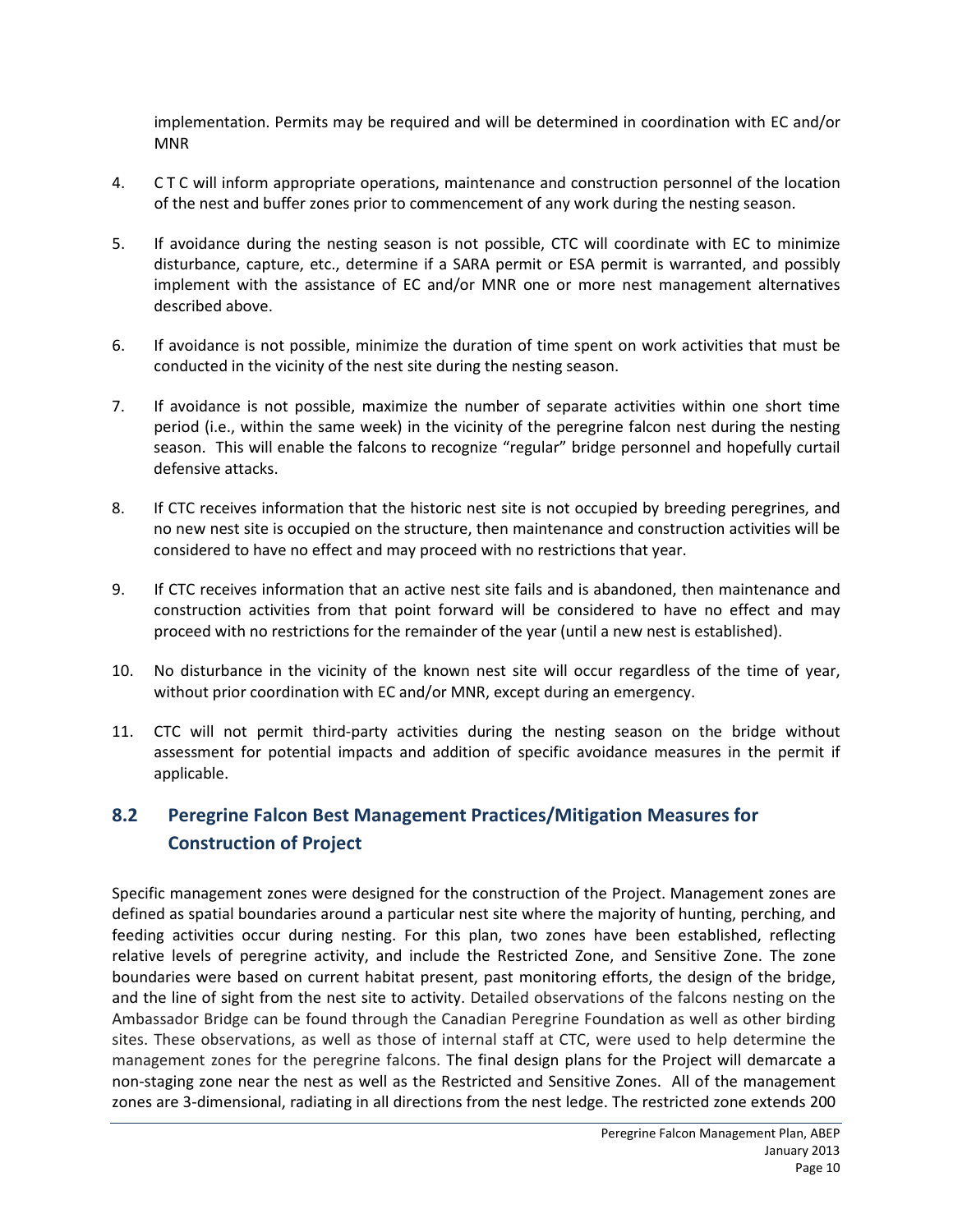m from the nest while the sensitive zone extends 400 m away from the nest, though these boundaries are subject to change once construction begins based on the behavior of the birds.

The Restricted Zone includes the nest site and extends 200 m from the nest. The objective of the restricted zone is to minimize activities and limit excessive noise disturbances (10 dBA greater than ambient). This zone is generally considered a high use area for the peregrines for foraging and roosting. No construction staging activities will occur within the Restricted Zone. Construction within the Restricted Zone will be avoided within the nesting season to the extent possible. If avoidance is not possible, the duration of time spent on work activities that must be conducted during the nesting season will be minimized by evaluating cost effective work shift alternatives. Activities that cause excessive noise disturbances (10 dBA greater than ambient), such as pile driving, will be limited in the Restricted Zone during the nesting season (approximately March 1 to July 31, though nesting behavior could begin as early as late February). Should the fledglings leave the nest prior to July 31, limitations will be lifted.

The Sensitive Zone is the area adjacent to the Restricted Zone and extends approximately 400 m away from the nest. The Sensitive Zone is generally considered a moderate use area for the peregrines. Human activities in this zone have less potential to cause noise disturbance because of the distance to the nest site. Activities will be minimized within the Sensitive Zone during the nesting season. For example, staging areas will be located outside of the Sensitive Zone wherever possible. Work associated with the plaza and roadway improvements are outside of the Sensitive Zone. The number of separate activities within a short time period (i.e one week) within the Sensitive or Restricted Zone will be minimized during the nesting season.

CTC will provide an experienced monitoring team for the peregrine falcon nest and other nesting birds to determine if construction of other elements of the project are affecting the nest and to determine when the young birds have fledged the nest . Behavioural studies will be conducted to monitor activity and behaviour in or directly adjacent to the construction site during the breeding season. If vegetation removals are required between May 1 and July 31, a nest survey will be conducted by a qualified avian biologist within two days prior to commencement of construction to identify and locate active nests of migratory birds and to develop a mitigation plan, if necessary.

In addition to the restrictions mentioned above, the following falcon best management practices/mitigation measures will be implemented during construction, as required.

- 1. When feasible, avoid activities within the Restricted and Sensitive Zones of the nest area that may adversely disturb the falcons.
- 2. If an activity has the potential to adversely impact nesting falcons and cannot be avoided during the nesting season, CTC will contact EC and/or MNR prior to conducting work (or as soon as possible for emergency work). CTC will coordinate with EC, MNR and experts, as necessary, to evaluate potential impacts and provide additional management recommendations for implementation. Permits may be required and will be determined in coordination with EC and/or MNR.
- 3. CTC will inform appropriate operations, maintenance and construction personnel of the location of the nest and buffer zones prior to commencement of any work during the nesting season.
- 4. If avoidance during the nesting season is not possible, CTC will coordinate with EC to minimize disturbance, capture, etc., determine if a SARA permit or ESA permit is warranted, and possibly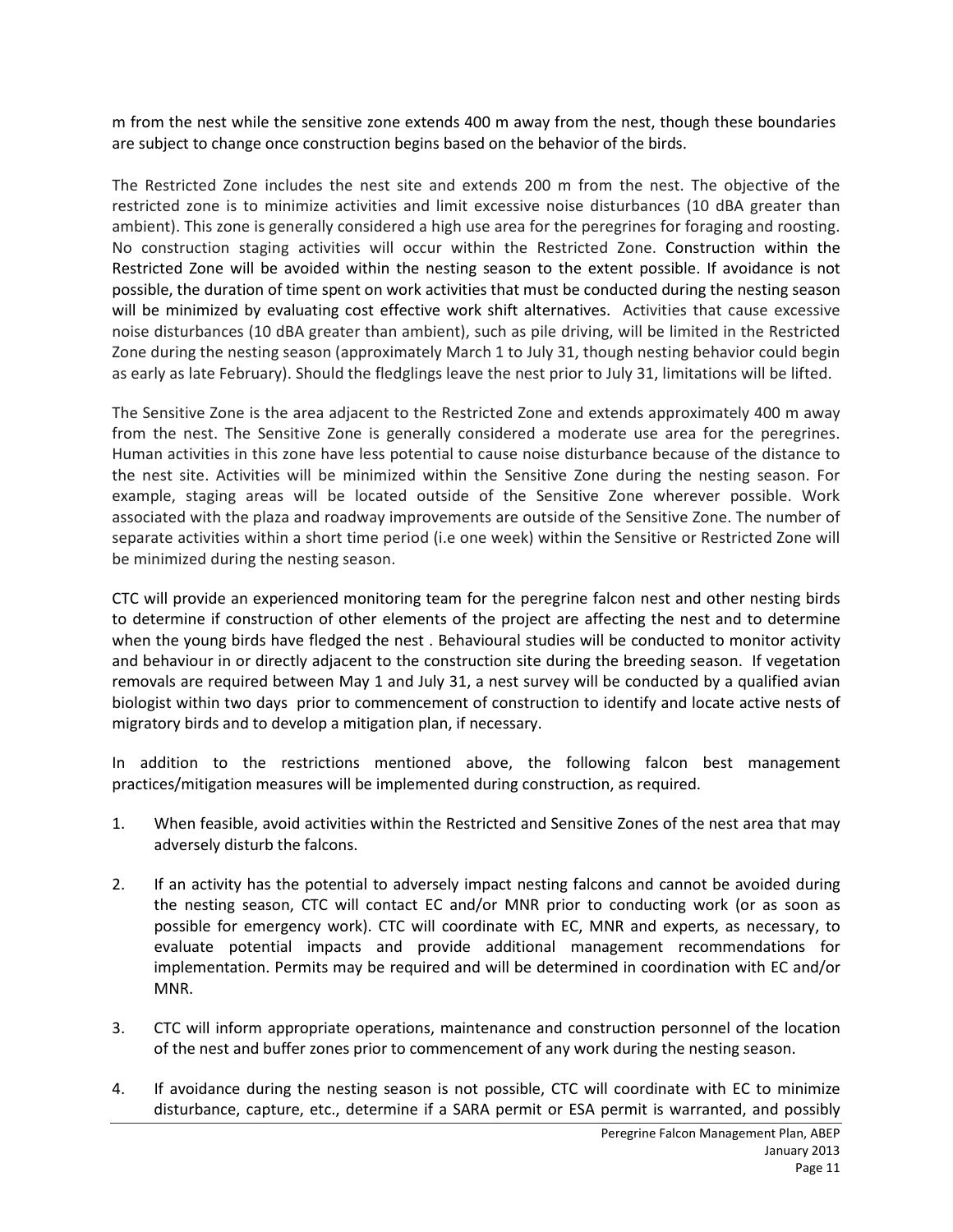implement with the assistance of EC and/or MNR one or more nest management alternatives described above.

- 5. If avoidance is not possible, minimize the duration of time spent on work activities that must be conducted in the vicinity of the nest site during the nesting season.
- 7. If CTC receives information that the historic nest site is not occupied by breeding peregrines, and no new nest site is occupied on the structure, then maintenance and construction activities will be considered to have no effect and may proceed with no restrictions that year.
- 8. If CTC receives information that an active nest site fails and is abandoned then maintenance and construction activities from that point forward will be considered to have no effect and may proceed with no restrictions for the remainder of the year (until a new nest is established).
- 9. No disturbance in the vicinity of the known nest site will occur regardless of the time of year, without prior coordination with EC and/or MNR, except during an emergency.
- 10. CTC will not permit third-party activities during the nesting season on the bridge without assessment for potential impacts and addition of specific avoidance measures in the permit if applicable.

The following types of maintenance or construction activities<sup>1</sup> are expected to have *no effect* on nesting peregrine falcons and may be conducted on the structure at any time of the year without any restrictions. Effects of other activities need to be evaluated on a case-by-case basis.

- Inspections at or near ground level (except with helicopter).
- Minor culvert maintenance.
- Minor structural or road surface repairs (on the roadway or shoulder or bridge deck, without snooper cranes).
- Lawn management (no tree cutting).
- Sign replacement, repairs, and cleaning.
- Snow and ice removal and sanding.
- Special events, pedestrian (e.g., bridge pedal, foot races, walkathons, etc.).
- Sweeping of pavement
- Work outside of the nesting season that does not alter a known nest ledge (other than enhancements<sup>2</sup>).

<sup>1</sup>Only pertains to maintenance activities that occur on the level of the roadway or bridge traffic deck (not over the sides, underneath, or above the level of the rails of the deck). It also includes only minor repairs to the roadway, road shoulder, sidewalk, bridge traffic deck, or rails that do not involve equipment that is louder than ambient noise levels by 10 dBA (i.e., impact pile drivers, jackhammers, pneumatic wrenches, etc.) or do not involve large construction vehicles (i.e., tractors, backhoes, graders, scrapers, pavers, concrete mixers, etc.). Any work that includes use of a helicopter, lift crane, or snooper crane is not included.

<sup>2</sup>Enhancements would include the addition or improvement of a nesting box or tray. Potential other improvements include enlarging the area underneath the bridge that is utilized by the falcons, or drainage improvements if found necessary.